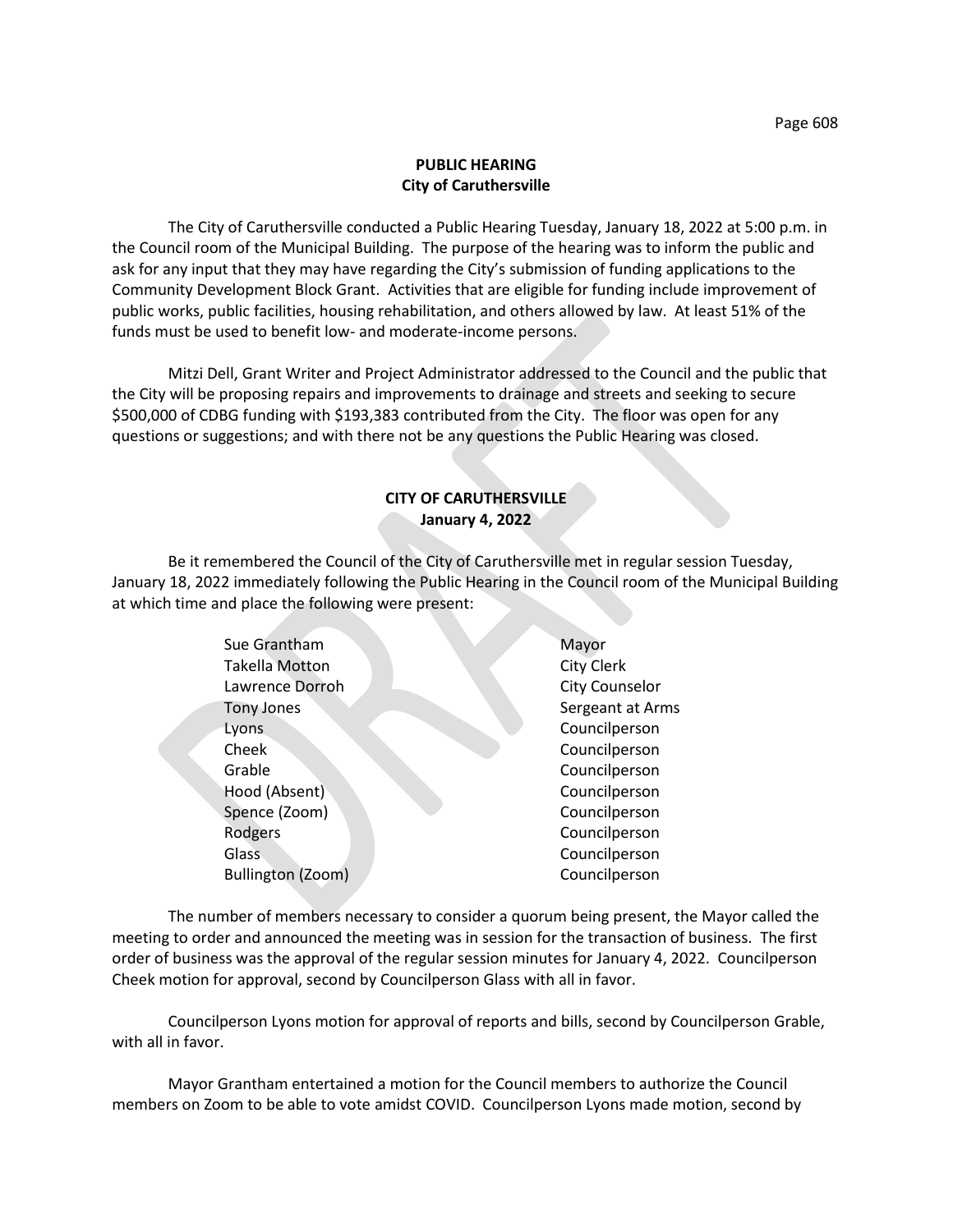## Page 609

Councilperson Rodgers, which passed unanimously.

Counselor Dorroh introduced Resolution 2022-01; A RESOLUTION OF THE CITY OF CARUTHERSVILLE TO SEEK FUNDING THROUGH THE COMMUNITY DEVELOPMENT BLOCK GRANT PROGRAM AND AUTHORIZING THE MAYOR TO PURSUE ACTIVITIES IN AN ATTEMPT TO SECURE FUNDING.

Councilperson Lyons made motion to approve the resolution, second by Councilperson Grable, which passed unanimously.

Police report; Chief Tony Jones reported that they would be picking up the police vehicle tomorrow, and still have funds for one more. They're replacing the 2013 Tahoe; which has high mileage and mechanical issues. Assistant Chief Privett stated that the trade in allowance would not have been sufficient; so they will either sell or bid it out.

Fire report; Chief Charlie Jones reported fire calls from January 4, 2022 through January 18, 2022 as follows:  $1/4/22$ ; Report of gas odor with nothing being detected on  $11<sup>th</sup>$  and Carleton,  $1/5/22$ ; Electric pole arching on County Rd. 337, 1/12/22; Cook stove smoking at a Taven Apt.

Dustin McDonough purchased the 1971 Mack CF-600 for \$12,000, and the 1956 Ford F-800 will be picked up this week, which was sold for \$5,000.

Public Works; Paul Shaw the Director of Public Works will be resigning effective February 4, 2022. Mr. Shaw was offered a position with Consolidated Pipe and Supply out of St. Louis, MO. With his 22 years of service, Mr. Shaw thanked the City for the opportunity, and look forward to assist the City in any way possible. He will be leaving to advance his career.

Code Enforcement; Barry Gilmore reported that the houses aforementioned at the last meeting are in the process of being torn down along with the Tiger Hut. The old Ben Franklin Building which is owned by the Churchill's would be a difficult demolition, and it would have to be checked for asbestos.

Library report; Teresa Tidwell reported that Marsha Hayes had been hired as the new Director of the Library, and that a part time worker will also be hired upon completion of a background check.

Budget report; Councilperson Lyons reported that the draft of the audit report revealed some of the same findings as in the past years. Councilperson Lyons also stated the Council may want to look at offering a Zoom link set up for everyone with a physical location.

Barbara Medlin reported that Wreaths Across America provided 914 wreaths with 33 percent being placed proportionally in Little Prairie, Maple, and Morgan Ridge. The theme for this year, which will be December 17, 2022, will be "Find a Way to Serve." There have been 520 wreaths provided for already. The City will be providing trailers to pick up the wreaths at the cemeteries, and any help will be welcomed for their disposals.

Mayor Grantham entertained a motion to go into closed session for the purpose of personnel. Councilperson Grable made motion, second by Councilperson Lyons which passed unanimously.